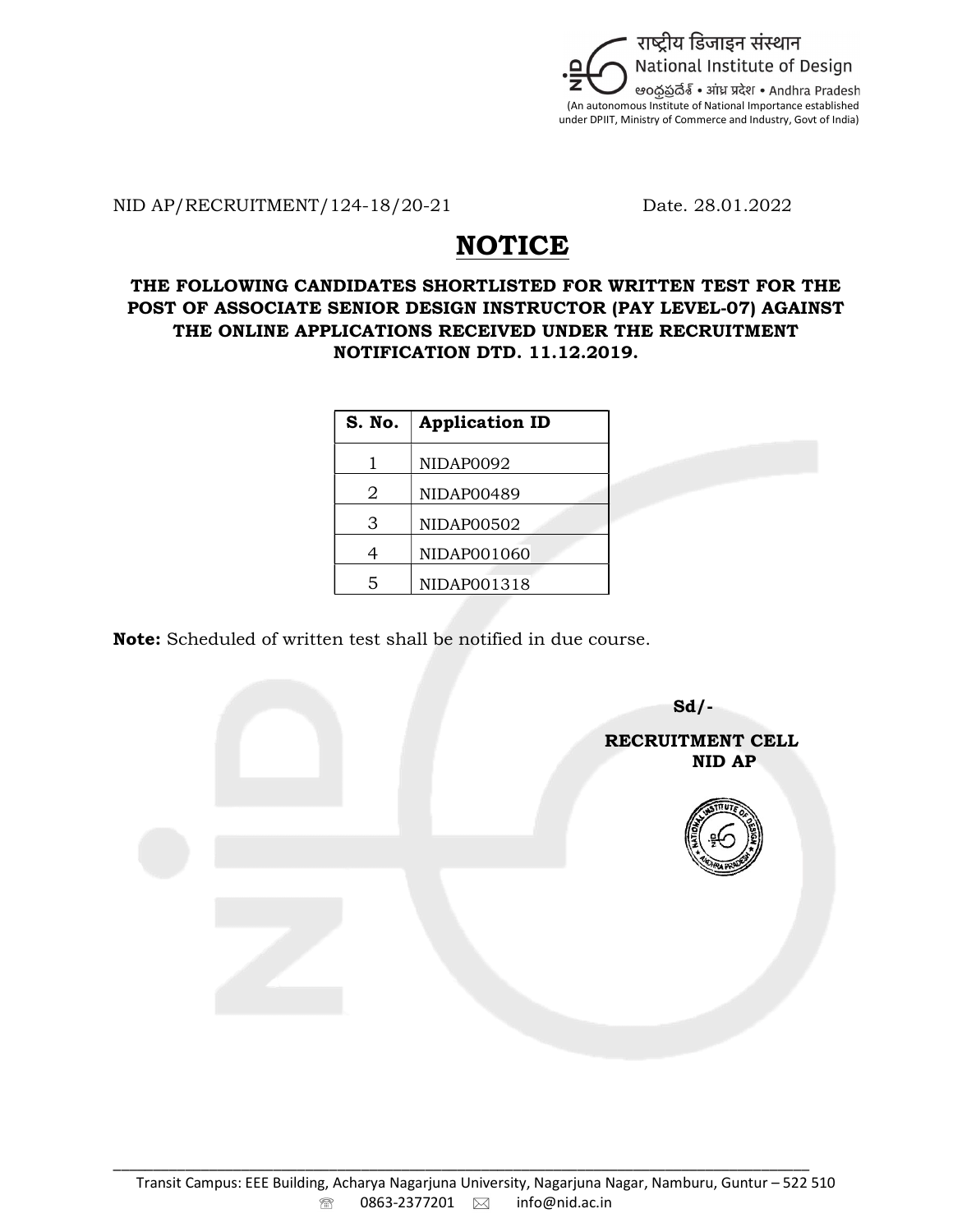

## THE FOLLOWING APPLICANTS FOUND INELIGIBLE FOR FURTHER SELECTION PROCESS FOR THE POST OF ASSOCIATE SENIOR DESIGN INSTRUCTOR BASED ON THE SCRUTINY OF THE APPLICATIONS.

| S.No                         | Application<br><b>ID</b> | <b>Remarks</b>                                                                      |
|------------------------------|--------------------------|-------------------------------------------------------------------------------------|
| $\mathbf 1$                  | NIDAP00210               | Ineligible - Insufficient Experience in relevant Area                               |
| $\overline{2}$               | NIDAP00222               | Incomplete Application                                                              |
| 3                            | NIDAP00223               | Duplicate                                                                           |
| $\overline{4}$<br>NIDAP00224 |                          | Duplicate                                                                           |
| 5                            | NIDAP00225               | Duplicate                                                                           |
| 6                            | NIDAP00628               | Ineligible - Insufficient Experience in relevant Area                               |
| 7                            | NIDAP00629               | Duplicate                                                                           |
| 8                            | NIDAP00631               | Duplicate                                                                           |
| $\mathbf Q$                  | NIDAP00703               | Ineligible - Insufficient Experience in relevant Area                               |
| 10                           | NIDAP00745               | Ineligible - Due to overage                                                         |
| 11                           | NIDAP00894               | Ineligible - Not having required education<br>qualification                         |
| 12                           | NIDAP001267              | Ineligible - Required Docuemnts not submitted                                       |
| 13                           | NIDAP001305              | Ineligible - Not having required education<br>qualification and relevant Experience |
| 14                           | NIDAP001311              | Ineligible -insufficient Experience in relevant Area                                |
| 15                           | NIDAP001319              | Duplicate                                                                           |
| 16                           | NIDAP001578              | Duplicate                                                                           |
| 17                           | NIDAP001579              | Duplicate                                                                           |
| 18                           | NIDAP001719              | Ineligible - Due to overage                                                         |
| 19                           | NIDAP001720              | Duplicate                                                                           |

Sd/- Recruitment cell NID AP



\_\_\_\_\_\_\_\_\_\_\_\_\_\_\_\_\_\_\_\_\_\_\_\_\_\_\_\_\_\_\_\_\_\_\_\_\_\_\_\_\_\_\_\_\_\_\_\_\_\_\_\_\_\_\_\_\_\_\_\_\_\_\_\_\_\_\_\_\_\_\_\_\_\_\_\_\_\_\_\_\_\_\_\_\_\_\_